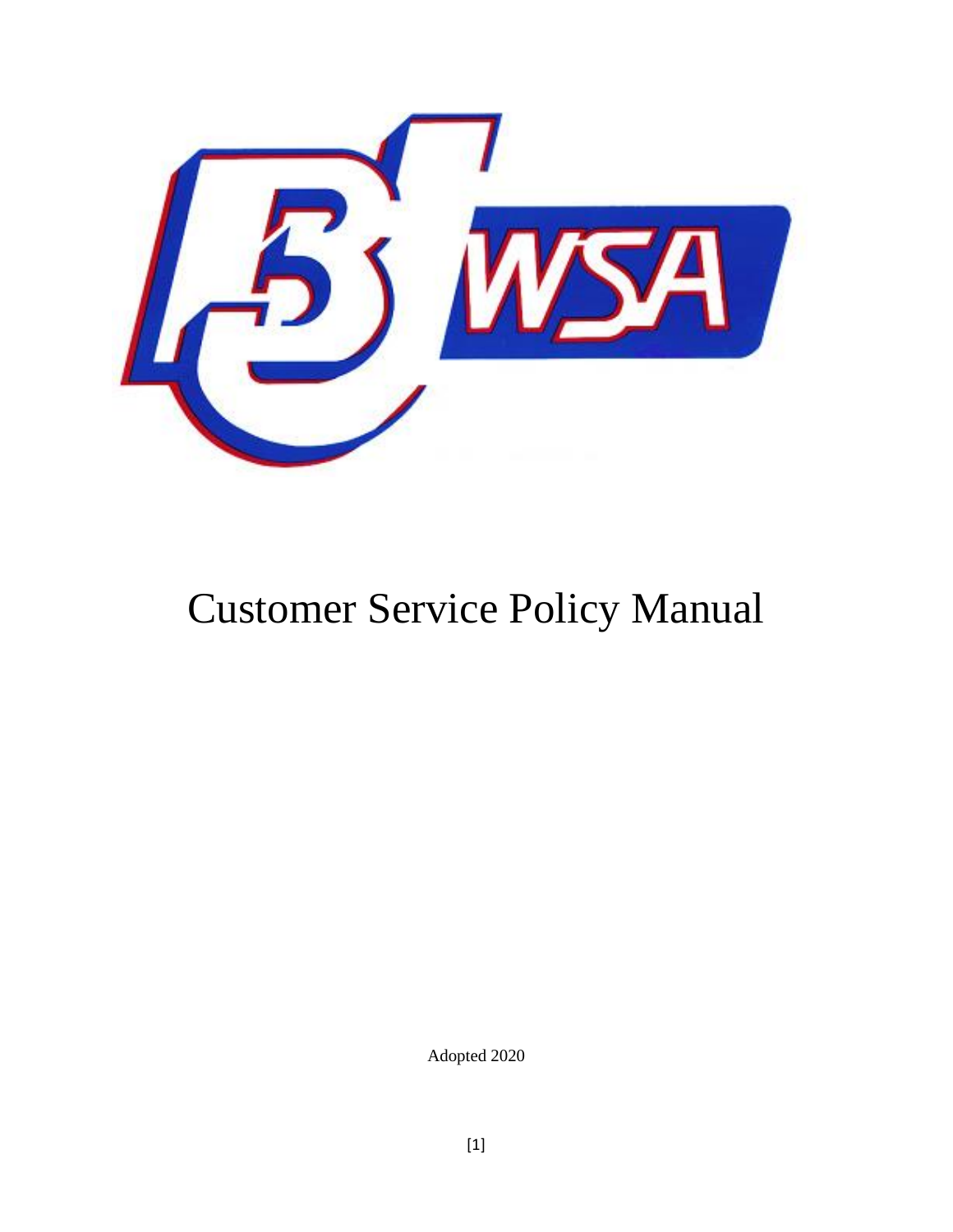# **Table of Contents**

| <b>Definitions</b>                               | $3-4$     |
|--------------------------------------------------|-----------|
| <b>Starting &amp; Ending Service</b>             | $5 - 7$   |
| <b>Billing Procedures</b>                        | 8         |
| <b>Payment Methods</b>                           | $9-11$    |
| <b>Assistance Programs</b>                       | $11 - 12$ |
| <b>Delinquent Accounts &amp; Collections</b>     | $12 - 13$ |
| <b>Interruption of Service</b>                   | $13 - 14$ |
| Disputes & Adjustments                           | 14-15     |
| <b>Unauthorized Use</b>                          | $15 - 16$ |
| <b>Customer Responsibilities</b>                 | 16        |
| <b>Appendix – Current Ancillary Fee Schedule</b> | 18        |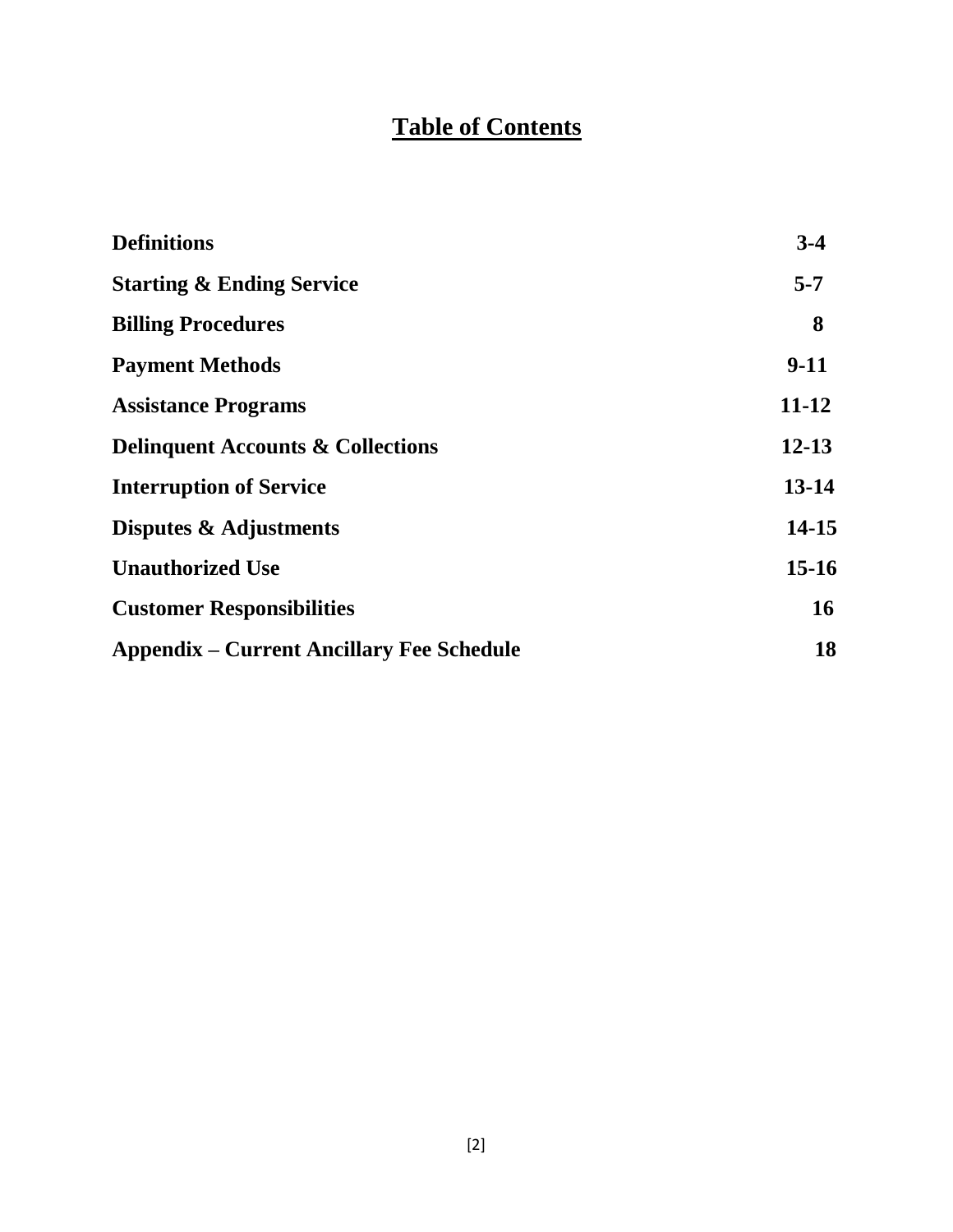# **Definitions**

**Applicant** - Any Person of legal age or emancipated, public or private association or corporation, partnership, unincorporated association, entity or governmental agency requesting BJWSA supply water and sewer service.

**Authorized Representative** - Acts on the behalf of a customer. Requires valid identification and proof such as Power of Attorney, Designated Agent Form or other legal documents.

**Back Billing** - Collection procedure for the recovery of unbilled or under-billed utility services

**Basic Facility Charge** – A fair and equitable way to recover fixed costs.

**Billing Period -** The time interval between two consecutive meter reading dates used for billing purposes.

**BJWSA** - Beaufort Jasper Water and Sewer Authority

**Board** - The Board of Directors of the Beaufort Jasper Water and Sewer Authority

**Builder** - A business entity engaged in the construction of residential or commercial property

**Capital Contribution Fees (CCF)** – Also called Capacity Fees, these fees are assessed to new developments and customers to recover the cost of current and future infrastructure based on their maximum anticipated allotment of water and/or sewer capacity in the BJWSA system. These fees, measured in cost per gallons per day (\$/GPD), are used to build or upgrade facilities required for growth while minimizing the financial impact on our existing customers.

**Charges -** The various fees specified through this policy as determined by the Board.

**Co-Applicants** -Two or more parties who jointly apply for utility service at the same location and share the benefits of the utility service

**Commercial Customer** - Recipient of utility services supplied to a premise other than a single family residential lot including but not limited to a school, multi-family dwelling, mobile home park, business, industry, public building, or public park or common area.

**Consumption** - The amount of water used as measured over a given period of time

**Customer** - An individual, firm, partnership, corporation, authority or any other entity who has applied for and is currently receiving water and or sewer service.

**Deposit** - Funds or other security instruments obtained to secure Residential or Commercial utility accounts

**Hardship** - A temporary financial condition that causes the customer of record an inability to pay their utility bill in a timely manner

**Master Meter** - A meter used for billing purposes serving a group of otherwise unmetered dwelling units or other establishments or group of subordinate meters.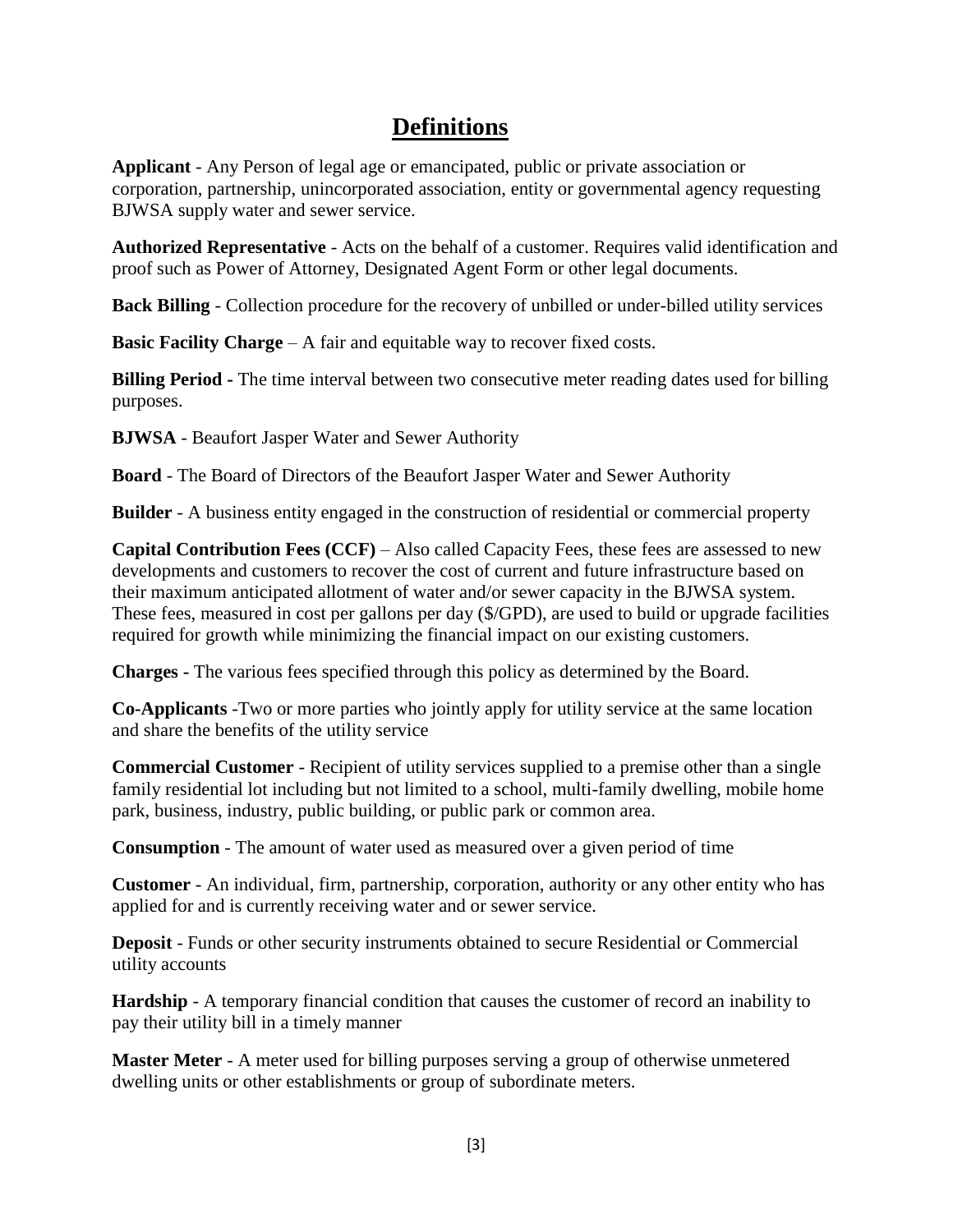**Meter** - A device used for the measurement of water quantity for billing or other purposes.

**New Customer** - an Applicant who cannot be identified in BJWSA CIS system with a customer number.

**Partial Payments** - any amount paid that is less than the total amount owed by the due date on the bill.

**Payment Arrangement** - An agreement that allows a customer that has a 2 month balance to extend their payment - beyond the current due date. This arrangement protects the service from disconnection for non-payment and must be kept, or service will be disconnected on the next business day to include full balance plus the additional fees.

**Residential Customer** - recipient of utility services supplied to premises where people normally live and are billed at a residential rate.

**Service** - The term water, sewer, or trash service includes; the availability of water to the premises through BJWSA water treatment and distribution facilities; the collection of sewer through BJWSA wastewater treatment and collection facilities

**Service Area** – A geographical area covered by BJWSA. This does not mean that all locations within the geographical area have water and/or sewer available.

**Sewer Service Connection** - Consists of the pipe or tubing, fittings, valves and related facilities necessary to conduct sewer from the premises to the sewer main

**Utility Right of Way –** Private right of way granted to BJWSA which is not dedicated to the public, but for the exclusive use of BJWSA.

**Water Service Connection** - Consists of the pipe or tubing, fittings, valves and related facilities necessary to conduct water from the distribution main to the meter

**Wholesale Customers –** Entities who resell or redistribute our water to their residents.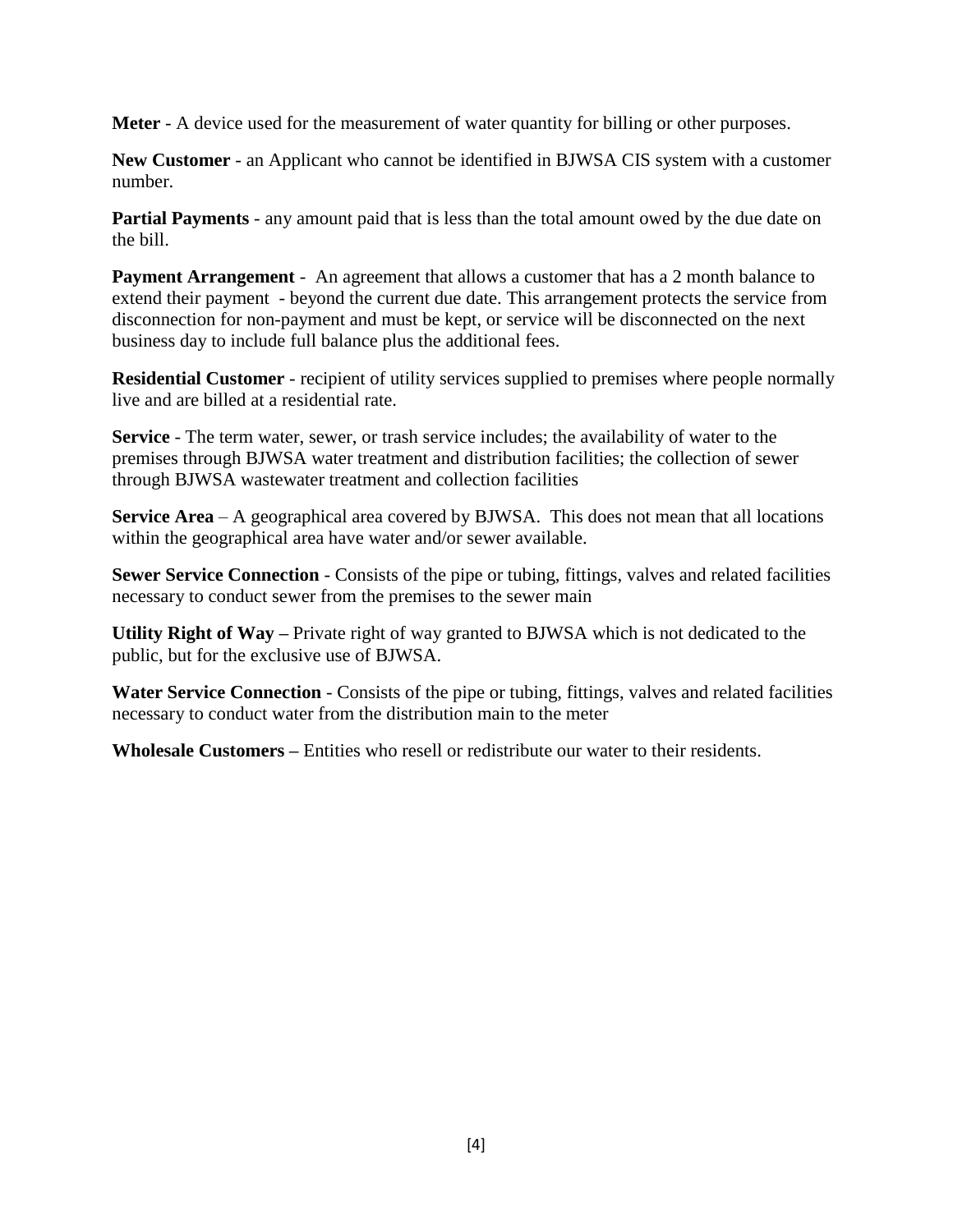# **Starting and Ending Service**

#### **Existing Connections**

Applications for water and sewer service though an existing connection can be made online at [www.bjwsa.org,](http://www.bjwsa.org/) by phone to 843-987-9200, or in person at 6 Snake Road in Okatie. Please submit applications at least 3 business days prior to the requested date for service to begin. If applying online, your service establishment won't be complete until we contact you and a confirmation number is given. We will respond to your request within 3 business days. The following information will be requested when applying for service:

The exact service address of the location Full name of applicant Complete billing address and contact phone numbers The applicant's social security number or Federal Tax Id Date of birth of applicant The applicant's driver's license number & state of issuance. Requested date for service to begin A lease may be requested to show proof of new tenant

In order for BJWSA to begin water service at a location, the customers plumbing should be in working condition and all faucets and spigots in the off position. In the event that a water meter indicates that water may be on in the location and no one is available at the location, BJWSA will not be able to connect the water service and may not be able to return until the next business day. BJWSA will assume no responsibility for any damages resulting from water being turned on.

#### **New Connections**

Commercial, multi-family, or subdivision requests for new connections must be made through BJWSA's Engineering Department and in accordance with the Development Policy and Procedure Manual.

Single service residential requests for new connections are initiated through our website at [www.bjwsa.org.](http://www.bjwsa.org/) New customers need to complete an availability request online. Within 7 business days we will determine if services are available and if so provide a quote of fees due including meter fees and capacity fees. Applicants are notified in writing if services are not available.

Requests for residential irrigation meters to be added to their existing services, can be made through our customer service department. Fees are quoted in accordance with our current ancillary fee schedule. Requests for commercial irrigation meters must be made through our Engineering Department and in accordance with the Development Policy and Procedure Manual.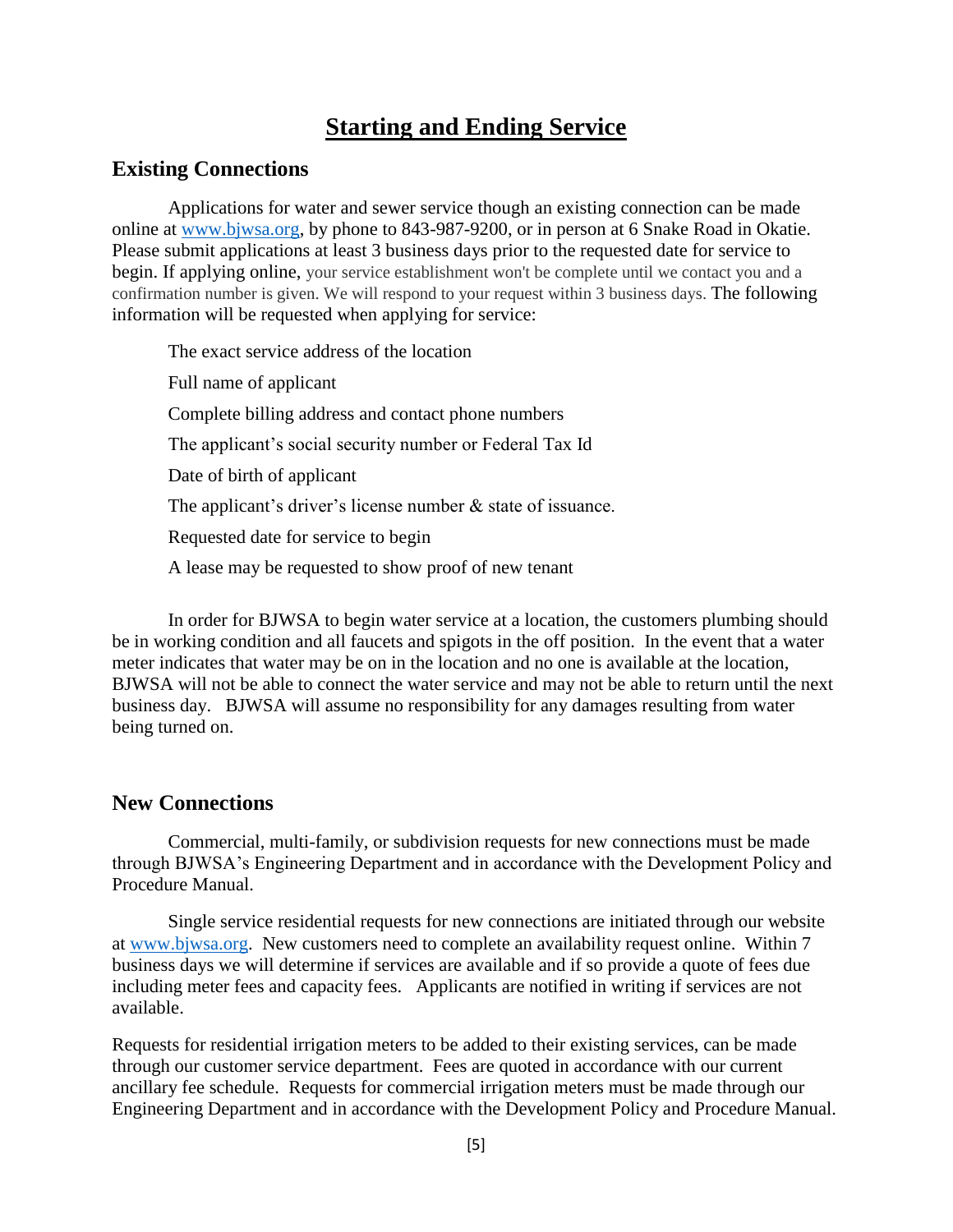**NO WATER SERVICE CONNECTION TO ANY PREMISES SHALL BE INSTALLED OR MAINTAINED BY BJWSA UNLESS THE WATER SUPPLY IS PROTECTED AS REQUIRED BY STATE LAW AND REGULATIONS AND BJWSA CROSS-CONNECTION PREVENTION POLICY. SERVICE OF WATER TO ANY PREMISE SHALL BE DISCONTINUED BY B JWSA IF A BACKFLOW PREVENTION ASSEMBLY REQUIRED BY THIS CROSS-CONNECTION CONTROL POLICY IS NOT INSTALLED CORRECTLY, TESTED, AND MAINTAINED, OR IF IT IS FOUND THAT A BACKFLOW PREVENTION ASSEMBLY HAS BEEN REMOVED, BY-PASSED, OR IF AN UNPROTECTED CROSS-CONNECTION EXISTS ON THE PREMISES. SERVICE WILL NOT BE RESTORED UNTIL SUCH CONDITIONS OR DEFECTS ARE CORRECTED, AND A BJWSA REPRESENTATIVE HAS WITNESSED THE PASSING TEST.** For more information, please refer to BJWSA's cross connection policy document available online at [www.bjwsa.org.](http://www.bjwsa.org/)

#### **Service Charge**

All new accounts or service transfer requests are billed a one-time service charge on their first bill in accordance with our ancillary fee schedule.

#### **Deposits & Credit Checks**

Deposits are held in a non-interest bearing account by BJWSA in the event an account becomes uncollectable. When residential services are initiated, with approval BJWSA can run a "soft" credit check to determine if a deposit is required or if it can be waived. Because this is a "soft" check, it does not affect a customer's credit rating. If authorization is not given to run the credit check, a deposit is billed and due by the first due date. The deposit may be split between the first and second bill but not waived.

Residential account deposits will be returned to the customer after 12 months of on-time payments through refunding it back to the account. If this results in a credit balance on the account, customers have the option of requesting a refund check or they may choose to have the credit remain on the account for application towards future bills.

When commercial services are initiated, deposit will be billed and due by the first due date unless the business has satisfactory payment history with us at another location in our service area, then the deposit will be waived. The amount of the deposit is determined by the meter size for the location in accordance with our ancillary fees.

Commercial account deposits remain on the account until service has ended at the location.

If the customer is moving to another location in our service area, the deposit may be transferred to the new account for the new location. If the customer is ending service and moving out of the service area, the deposit will be applied to the final charges. If this results in a credit balance over \$5.00 a refund check will be mailed to the customer at their last provided mailing address. Credit balances under \$5 are automatically applied to the Thad Coleman Fund. Customers who would like to have that portion returned to them, must request the refund in writing. It may take 4-6 weeks for a refund check to be processed. If a customer leaves a debt at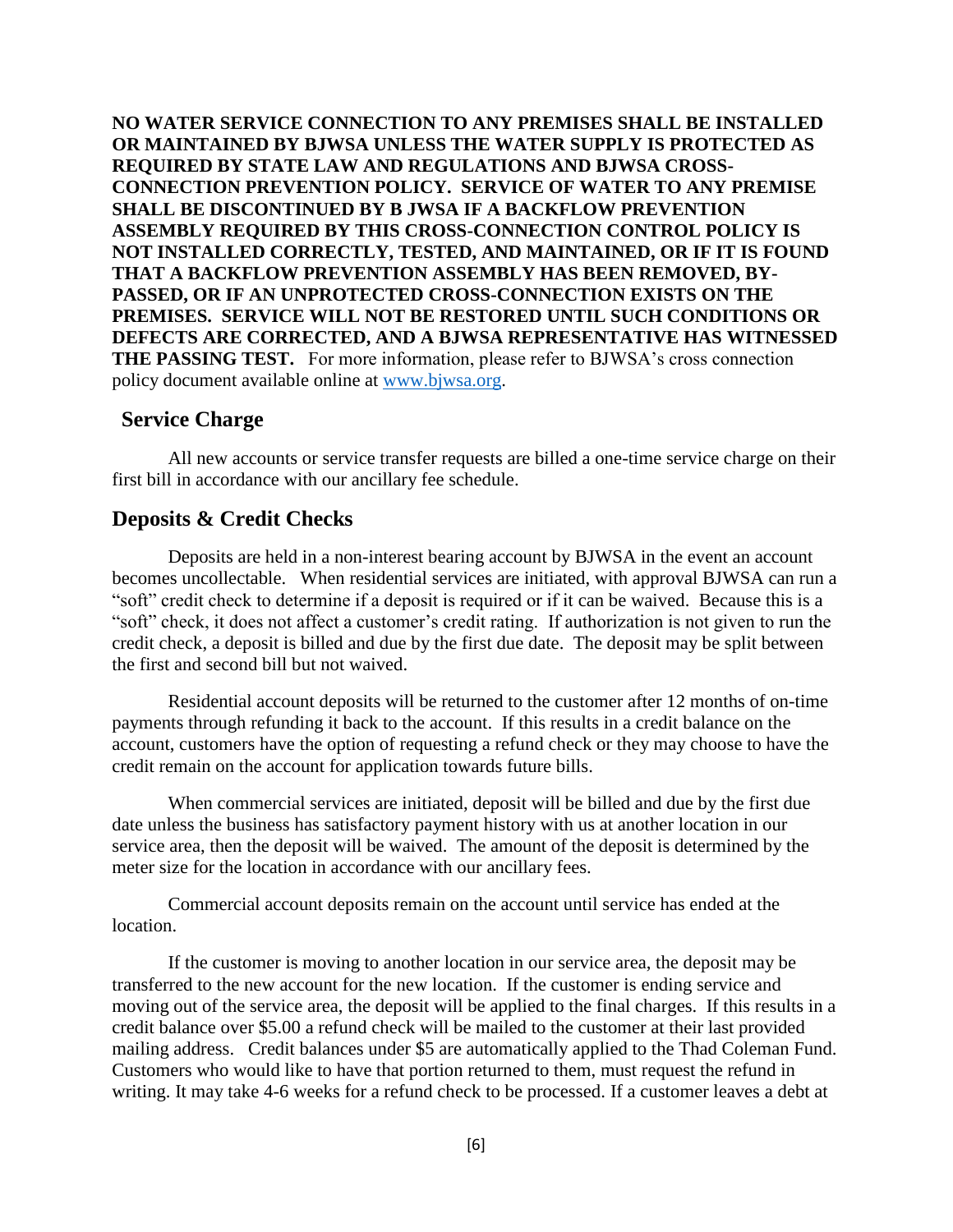a prior service location, both the existing debt and the deposit will be required to be paid prior to starting service at another location.

#### **Deceased Primary Customers**

Once we receive documentation or notification that a customer is deceased, we can no longer send bills in the deceased person's name. If service is to continue at the location, it must be placed in the name of another.

We will send a letter to the appropriate address approximately 30 days after we become aware that the primary is deceased. The letter will be asking someone to contact us to place the service(s) into their name.

If no response to the letter, we will then call the number(s) on file in an attempt to reach the customer. If no response to the letter or phone call, services are then interrupted 7 business days later, and will remain off until we receive information to establish service.

If the primary applicant has a spouse listed, or which can be verified, we will simply transfer the service without any additional charges after contact is made. All other relationships will be considered new accounts.

#### **Removing a Primary or Secondary Customer**

If a customer desires to remove one of the authorized users on their account, a new Customer Number must be generated. In order to do so, a Service Charge, in accordance with the ancillary fee schedule, will be applied to the new account.

#### **Ending Service**

Customers may contact BJWSA at least 3 business days prior to ending service online, via phone or in person. Customers are asked to provide a forwarding address for the final bill which will be generated within 5 days of the final meter reading. If payment of the final bill is not received within 90 days of the final due date, the unpaid balance will be sent to a collection agency to collect the balance and to South Carolina Department of Revenue for tax garnishment. If a service is interrupted due to delinquency, and 7 days have passed without payment or contact from the customer, the account will be ended and sent to billing to generate a final bill. If the customer desires to restart the service, full balance and deposit will be required prior to service starting the next day and an additional Service Charge will be applied to the account in accordance with the ancillary fee schedule.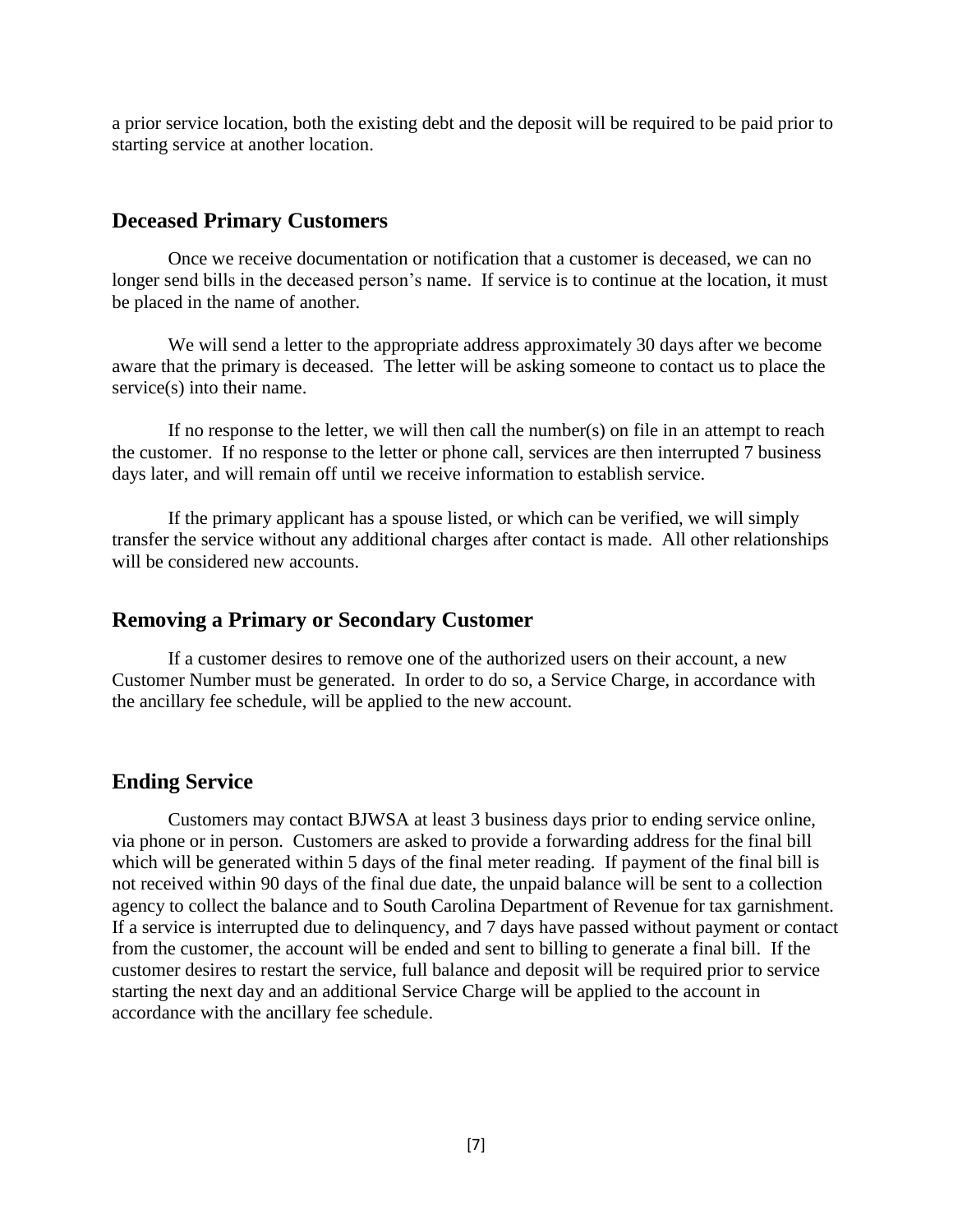# **Billing Procedures**

# **Frequency**

BJWSA customers are billed on a monthly basis and charged for services in accordance with the current Board approved rate structure. Billing schedules and due dates are determined by the customer's service area and cannot be altered Water meters will be read at regular intervals in order to prepare monthly bills in a timely fashion and will be read as required for opening, closing and special bills.

#### **Information on the monthly statement**

Beginning and ending dates of the period

Due date by which payment must be made

Penalty rate and when penalties are assessed

Previous meter reading, current meter reading, date read and consumption for the period

Current services being billed and the amount due for each which are not prorated

Delinquent balances and total balance due on the account

## **Estimated Bills**

If for any reason a service is unmetered, the meter cannot be accessed or fails to register, or due to unforeseen delays, a water consumption reading may be estimated based on previous consumption for the location.

# **Receiving Bills**

Bills by default are mailed to the address of the location served. If bills need to be mailed to an address other than the location served, the customer is responsible for providing that mailing address to BJWSA customer service department. Customers are required to register with BJWSA to gain access to view and pay bills, view consumption history and payment history. Customers may also register to receive an e-statement which will be sent via email to their desired emailed address. Customers may access their BJWSA account online via our website: [www.bjwsa.org](http://www.bjwsa.org/) .

# **Customer Responsibility**

Customers are responsible for their account balance and should be aware of their billing schedule. Failure to receive a bill does not relieve the customer of their obligation for its payment nor the consequences of non-payment.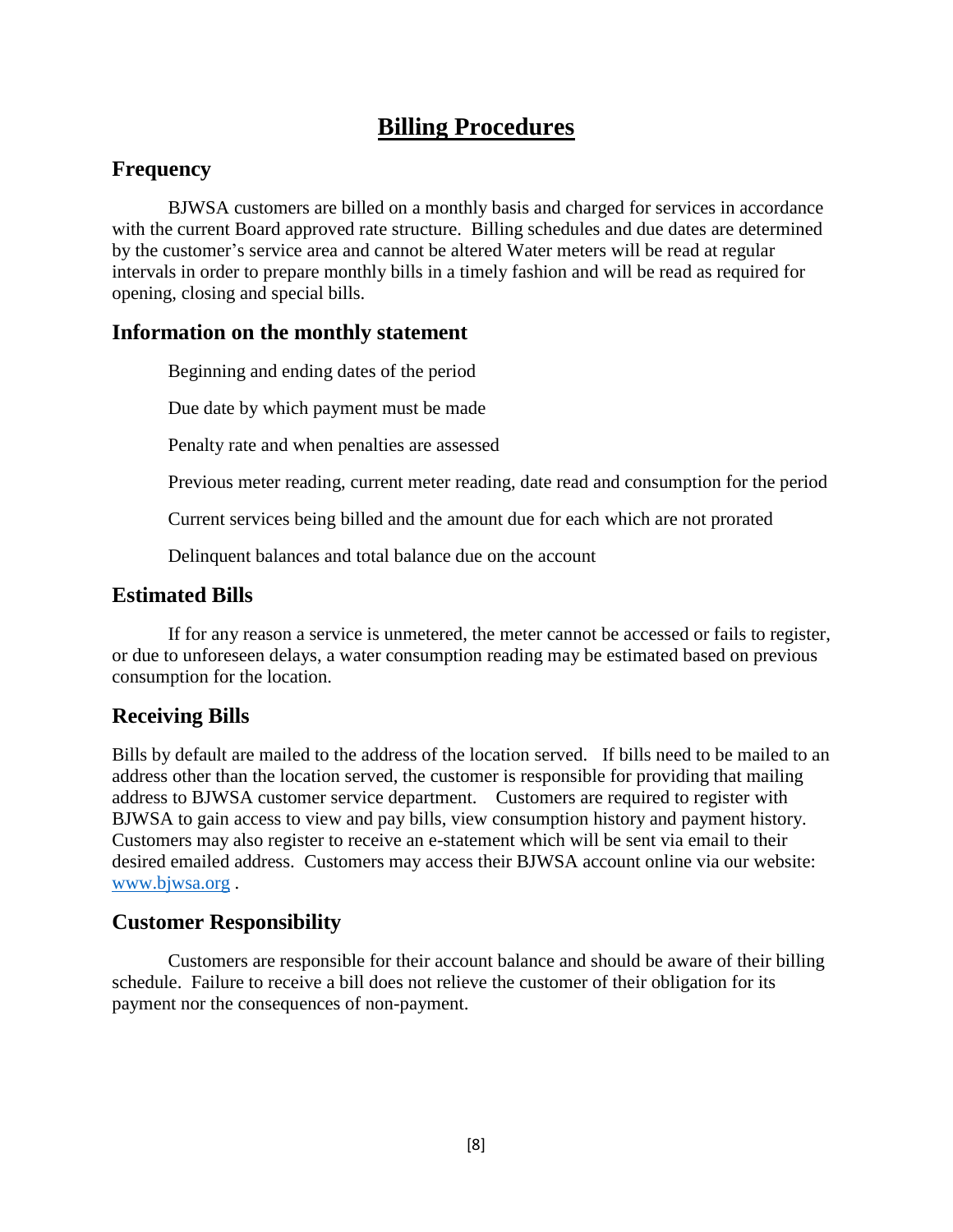# **Payment Methods**

#### **Online**

Customers can view their bill and make payments via our website: [www.bjwsa.org.](http://www.bjwsa.org/) Credit cards (Visa, MasterCard, American Express and Discover) and electronic checks are accepted. We also accept Paypal, Paypal Credit and Venmo. BJWSA does not assess transaction fees to our customers for credit card use. Please ensure the correct website is used as there are many websites who will take a payment for BJWSA but charge a fee to do so.

#### **BJWSA IS NOT AFFILIATED WITH ANY OUTSIDE PAYMENT AGENCIES. PAYMENTS MADE AT, OR THROUGH, ANY OUTSIDE AGENCY OR WEBSITE MAY RESULT IN DELAYED PAYMENT PROCESSING; AND DOES NOT PROTECT SERVICES FROM DISCONNECTION OF SERVICE FOR NON-PAYMENT.**

#### **Mail**

Checks and money orders are accepted via mail. Please do not send cash in the mail. Customers should use the payment stub and mailing envelope provided with their monthly bill. Failure to do so will result in a delay in posting. If you do not have the monthly stub and envelope provided, please send payment to: Beaufort Jasper Water and Sewer Authority 6 Snake Rd, Okatie, SC 29909. Include your name, service address, and account number with your payment.

#### **Phone**

Customers can make payments via our automated phone system: 1-888-826-7658, or with an agent, using an electronic check or credit card (Visa, MasterCard, American Express and Discover).

#### **In Person**

Our administration office and customer service department is located at 6 Snake Road in Okatie, South Carolina. During business hours (Monday – Friday 8:30am – 5:00pm), cashiers are available to receive your payment at our customer service payment counter or at our drive thru window. Credit cards (Visa, MasterCard, American Express and Discover), checks, money orders & cash payments are accepted.

#### **Drop Box**

Outside of business hours, customers can utilize our payment drop box located at the main entrance double glass doors. Checks and money orders are accepted. Please include your name, service address and account number with your payment if you do not have the payment stub provided with your monthly bill. Please do not put cash in the drop box.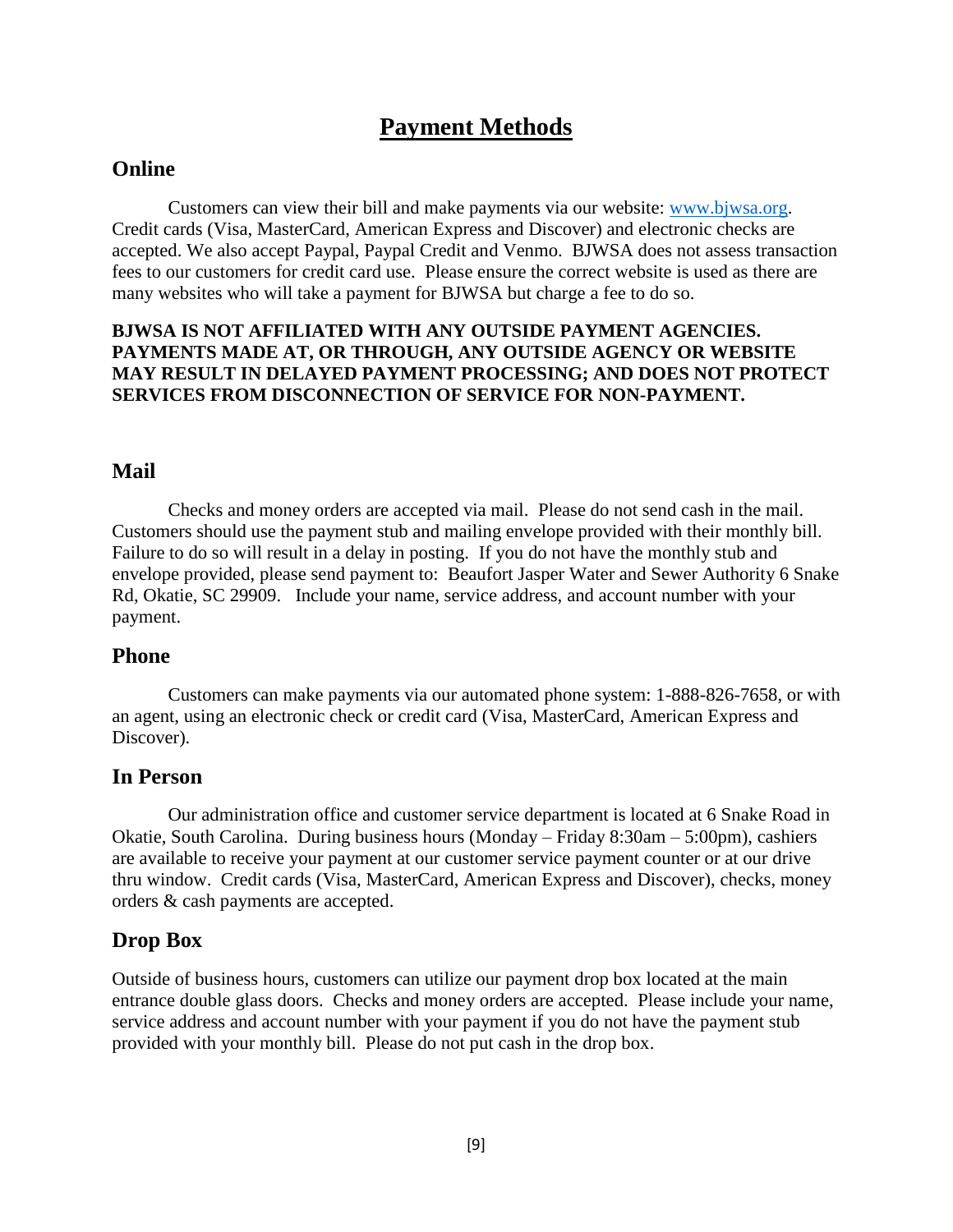#### **General Payment Information**

Credit and Debit Cards can be used for transactions up to \$3,000.00.

#### **BJWSA IS NOT AFFILIATED WITH ANY OUTSIDE PAYMENT AGENCIES. PAYMENTS MADE AT, OR THROUGH, ANY OUTSIDE AGENCY OR WEBSITE MAY RESULT IN DELAYED PAYMENT PROCESSING; AND DOES NOT PROTECT SERVICES FROM DISCONNECTION OF SERVICE FOR NON-PAYMENT.**

#### **Recurring Bank Draft**

Customers have the ability to pay their monthly bill automatically through their checking accounts. The balance on your account will be sent to the bank 1 business day prior to the due date of the bill in order to secure payment on the due date shown on the bill. Customers can contact our customer service department to enroll in this service, or they can register online.at [www.bjwsa.org.](http://www.bjwsa.org/)

## **Recurring Credit Card- Debit or Credit**

Customers have the ability to pay their monthly bill automatically by recurring credit or debit card. The balance on your account will be charged to your card automatically on the due date shown on your bill. Customers will need to register online for this service as it is customer driven and cannot be initiated or changed by BJWSA Customer Service

#### **Authorization to Convert a Check to Electronic Funds Transfer Debit**

When a customer sends a check to us for any payment, we will send the information from the check electronically to the bank for payment. The bank account will be debited in the amount of the check as early as the same day we receive the payment, and the transaction will appear on the bank statement. The original check will be destroyed once processed, and the cancelled check will not be sent back to the customer. If BJWSA cannot post the transaction electronically, an imaged copy of the check for payment will be presented.

#### **Refusal of Check Payment**

BJWSA reserves the right to refuse any check as a method of payment. In the event BJWSA is unable to verify the availability of funds upon presentment, the presenter of the check will be notified in writing that if the check is returned**,** the service will be interrupted without notice and fees will be applied to the account in accordance with our ancillary fee schedule will apply. BJWSA will only accept checks made payable to Beaufort-Jasper Water and Sewer Authority, and will refuse all "third party" or conditional checks.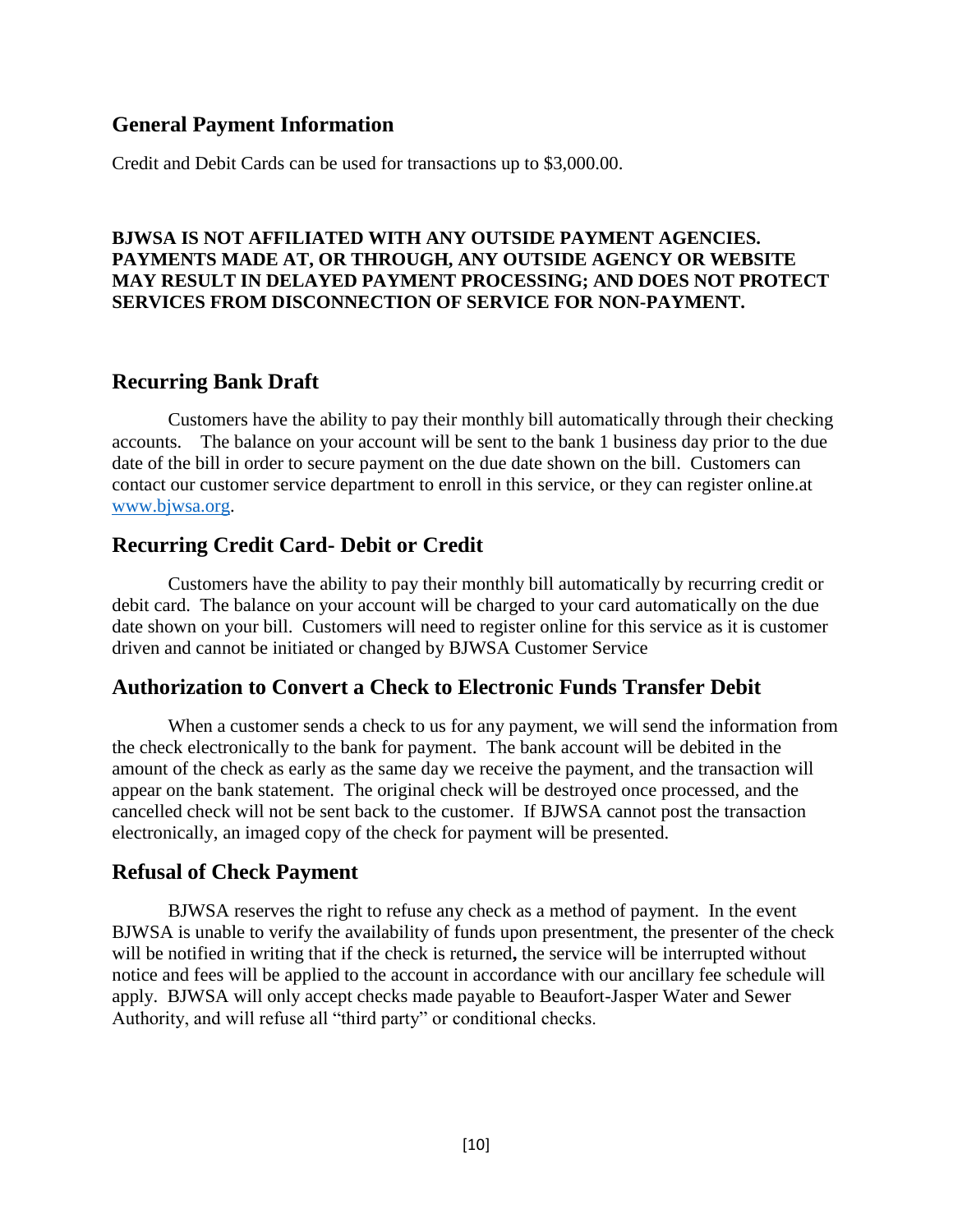#### **Commercial Capacity or Tap Fee Payments**

In an effort to control Merchant Fee expenses, BJWSA will does not accept credit cards for commercial capacity or tap fee payments. In addition, credit cards will not be accepted for residential capacity or tap fee payments in excess of 1 Residential Equivalency Unit (REU). BJWSA will continue to accept cash, checks or E-Checks for payment of these fees.

# **Assistance Programs**

#### **Payment Arrangements**

Customers may request payment arrangements prior to the day of service interruption for delinquency. Payments must be paid under the terms established by the BJWSA representative. Account is subject to penalty, but will not be charged the delinquent fee. In the event the customer fails to uphold the agreement, service may be interrupted and any fees waived under the agreement will be assessed. Customers who do not uphold payment agreements will not be granted payment arrangements in the future. Payment arrangements are not available to customers with more than a two month balance.

#### **Hardship Fund**

BJWSA's new hardship fund is designed for customers in crisis – those with extenuating circumstances that could be in danger of disconnection of their water and/or sewer services.

BJWSA is collaborating with the United Way of the Lowcountry to facilitate the eligibility and assistance process. The following general guidelines have been established for the fund:

Recipient must be a BJWSA customer in Beaufort or Jasper counties.

Only the primary account holder can apply for assistance, unless there is a Power of Attorney or other legal document stating otherwise.

Customers must have at least three months of service history with BJWSA.

The fund can pay up to 90% of covered charges.

The fund can be used for water and sewer consumption, penalties, delinquent fees, service charge, solid waste and recycling charge. In certain circumstances it may also aid in repair of leaks (not to exceed \$1,000) and connecting to available water and sewer service (not to exceed \$5000).

Assistance cannot be applied to tampering fees; overdraft, same day service or trip charges.

There is a three business-day turnaround for pledges.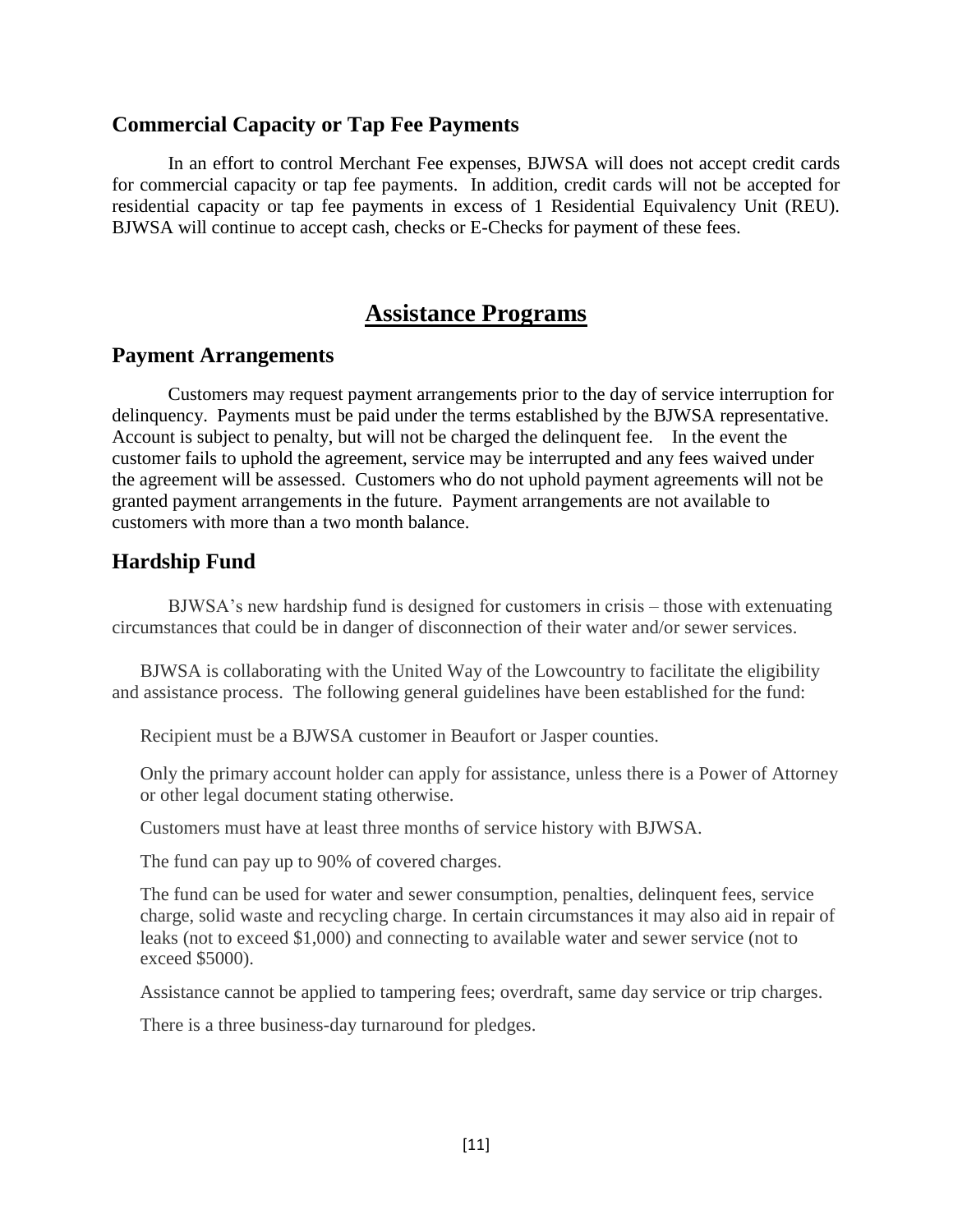#### **Thad Coleman Fund**

The Thad Coleman Fund offers a helping hand to Beaufort and Jasper County families who are faced with financial hardship. The fund helps these needy families pay the costs to connect to the BJWSA public water and sewer system. It is funded through BJWSA and participating customers throughout our service area.

Beaufort-Jasper-Hampton Comprehensive Health Services (BJHCHS) administers the fund on our behalf, determining eligibility for assistance based on family size, total household income and government guidelines.

#### **Juanita White Fund**

Dedicated specifically to residents of the historic Levy-Limehouse, Bellinger Hill area of Jasper County, this fund assists with connection fees, and is administered in the same manner as the Thad Coleman Fund

**For information or application for any of these programs, individuals may contact our Customer Service department.** 

# **Delinquent Accounts and Collections**

#### **Late Penalties**

All bills are due upon receipt and past due after the due date posted on the bill. A penalty of 1.5% of the past due balance will be charged on the next month's bill for every late payment. The penalty is assessed six days after the due date.

#### **Delinquent Accounts**

Any account that has a balance that is not paid in full by the due date posted on the bill is considered delinquent and may be subject to service interruption and additional fees in accordance with our ancillary fee schedule.

#### **Courtesy Calls**

Accounts which are at a two month balance are given a Courtesy Call to the Primary telephone number on file. The automated system sends calls approximately two days prior to service interruption as a last effort to prevent the interruption. Please note the calls are sent as a courtesy and failure to receive a call does not protect the account from additional fees or disconnection of services. Customers are responsible for providing updated primary telephone numbers to BJWSA.

#### **Returned Payments**

If a check or any other electronic transfer transaction used to pay us is dishonored, refused, or returned for any reason, we reserve the right to electronically debit the bank account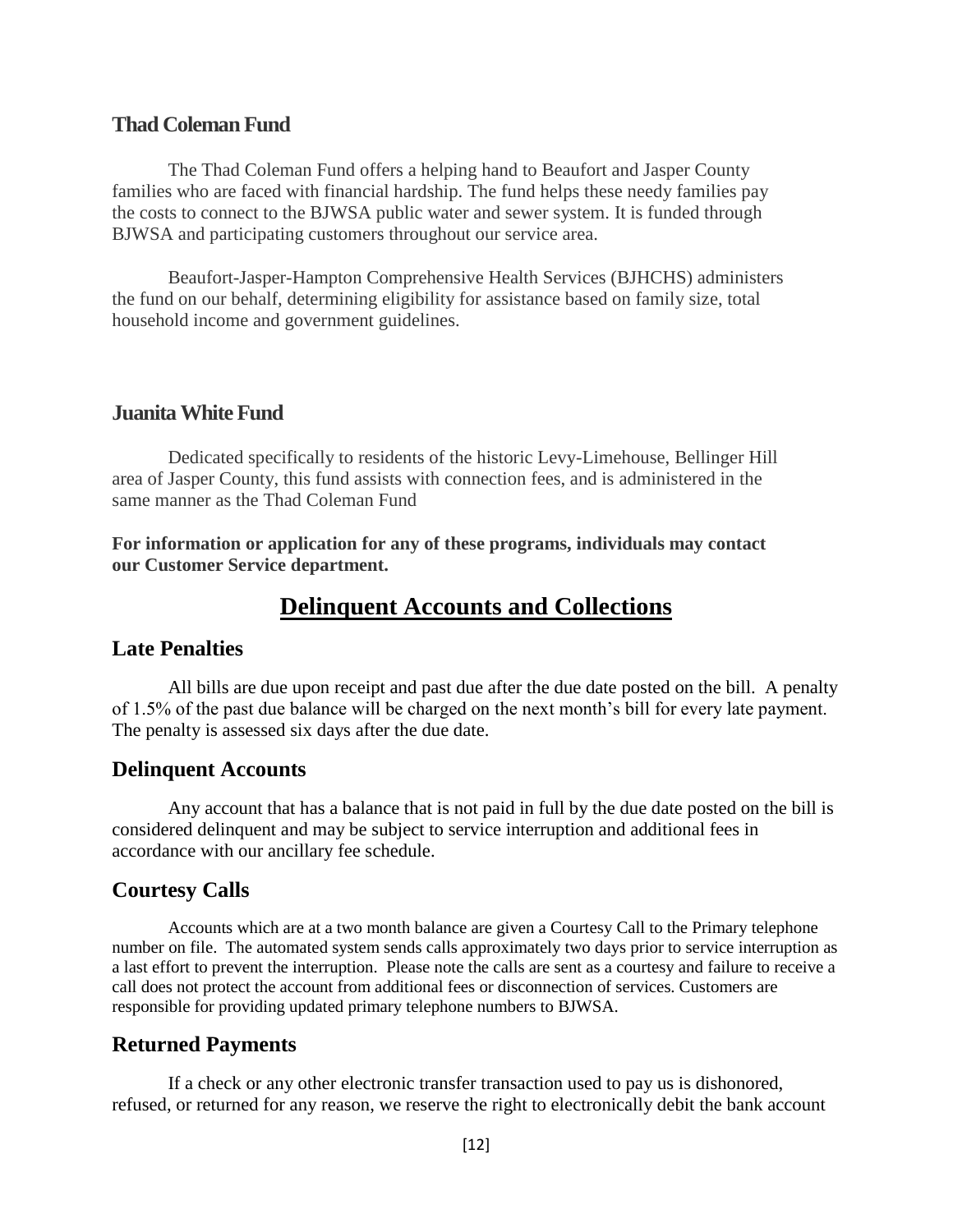for the amount of the attempted payment. The bank account may be debited as early as the same day such initial payment is dishonored, refused or returned. If the item is returned to us as uncollected, the account will be considered delinquent and the amount of the item will be charged back to the customer's BJWSA account and payment must be made by cash, money order or credit card within three business days of notification in order to avoid interruption of service. A returned check fee will be added to the account in accordance with our ancillary fee schedule. In the event service is interrupted, additional fees may be assessed in accordance with our ancillary fee schedule. If the payment returned was used to restore service after interruption of service for delinquency, no notification is made to the customer, the location is scheduled for immediate interruption of service, and additional fees may be assessed to the account in accordance with our ancillary fee schedule.

Should Beaufort-Jasper Water and Sewer Authority receive another returned check within a twelve month period, the account will be placed on a cash only status for the next twelve months. Payment would need to be made by Visa, MasterCard, American Express, Discover, cash or money order.

Items that are returned due to incorrect or incomplete banking data will be charged back to the customer's BJWSA account. Customers will be contacted either by telephone or letter to correct the data and/or to provide payment for the item. No fee will be charged.

#### **Unpaid Final Balances**

After a service has ended and account is closed, a final bill will be prepared within five days. Any balance unpaid by the final due date will be considered delinquent and after 90 days will be submitted annually to the South Carolina Department of Revenue for collection in accordance with South Carolina Code 12-4-580 and 12-56-10 and/or a collection agency. Prior to collection, a customer will be denied new service until the debt has been paid.

# **Interruption of Service**

#### **Due to Delinquency**

Any account that is considered delinquent may have services interrupted with or without notice. Additional fees which may include a deposit will be billed in accordance with our ancillary fee schedule. Any additional fees assessed and the entire past due balance must be paid in full before services will be restored. Payment arrangements are not permitted once the service has been scheduled for interruption. Payments for restoration of services must be received Monday – Friday between 8:30am and 3:00pm to guarantee same day service restoration. Payments after the designated timeframe will be restored the next business day. Customers have the option of paying an afterhour's fee in accordance with our current ancillary fee schedule in order to have service restored after 3pm on the day of disconnection. In the event service is restored without BJWSA authorization, the meter will either be removed or secured if possible, and meter-tampering charges will be assessed to the account. ACCOUNTS LEFT WITH AN UNPAID BALANCE SEVEN DAYS AFTER SERVICE INTERRUPTION WILL BE CLOSED, AND A FINAL BILL WILL BE PREPARED.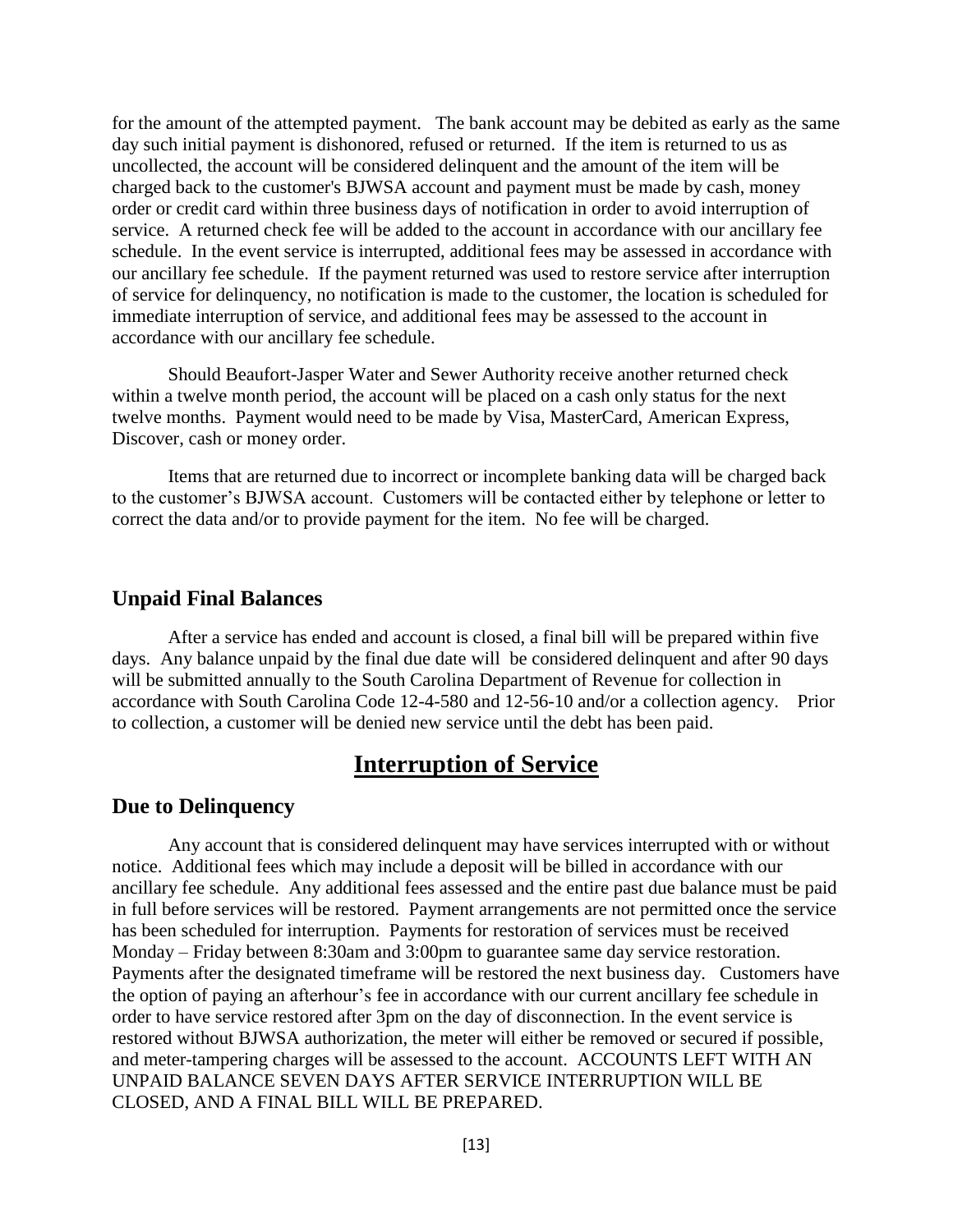#### **Due to Non-Compliance**

No water service connection to any premises shall be installed or maintained by BJWSA unless the water supply is protected as required by state law and regulations and BJWSA Crossconnection Prevention Policy. Service of water to any premise shall be discontinued by BJWSA if a backflow prevention assembly required by this Cross-connection Control Policy is not installed, installed correctly, tested, and maintained, or if it is found that a backflow prevention assembly has been removed, by-passed, or if an unprotected cross-connection exists on the premises. Service will not be restored until such conditions or defects are corrected, and a BJWSA representative has witnessed the passing test. For more information, please refer to BJWSA's cross connection policy document available online at www.bjwsa.org

#### **Due to Maintenance**

BJWSA may at any time interrupt water service in the event of an accident, unscheduled or scheduled maintenance or for the need to make connections, repairs, changes or for any reason deemed necessary by BJWSA. BJWSA may restrict the use of services to reserve a sufficient supply for public fire service or other emergencies whenever the public welfare may require it. BJWSA will make every effort to give notice to the public in advance of any work which may require an interruption of service; however, such notice is a courtesy and not a requirement on the part of BJWSA.

#### **Responsibilities during service interruption**

It is the responsibility of the customer to regulate their installations connected with the BJWSA system so that damage will not occur if service is interrupted with or without notice.

BJWSA will not be liable for failure or interruption of service or pressure surges that occur in the system. BJWSA will not be liable for any act or omission caused directly or indirectly by shutdowns for repairs or adjustments, breakdowns, accidents, labor issues, enemies of the United States, State or Federal or other governmental interference, acts of God or other causes beyond BJWSA's control.

# **Disputes and Adjustments**

#### **Billing Errors**

BJWSA reserves the right to correct any bills rendered in error. Any customer who feels they have been billed in error should contact BJWSA customer service department prior to the bills due date. BJWSA will schedule to have the meter re-read or services verified to determine if an adjustment is warranted. If it has been determined that the customer was billed correctly, payment is due in full by the due date in accordance with our billing policy. If determined to be incorrect, an adjustment will be made accordingly.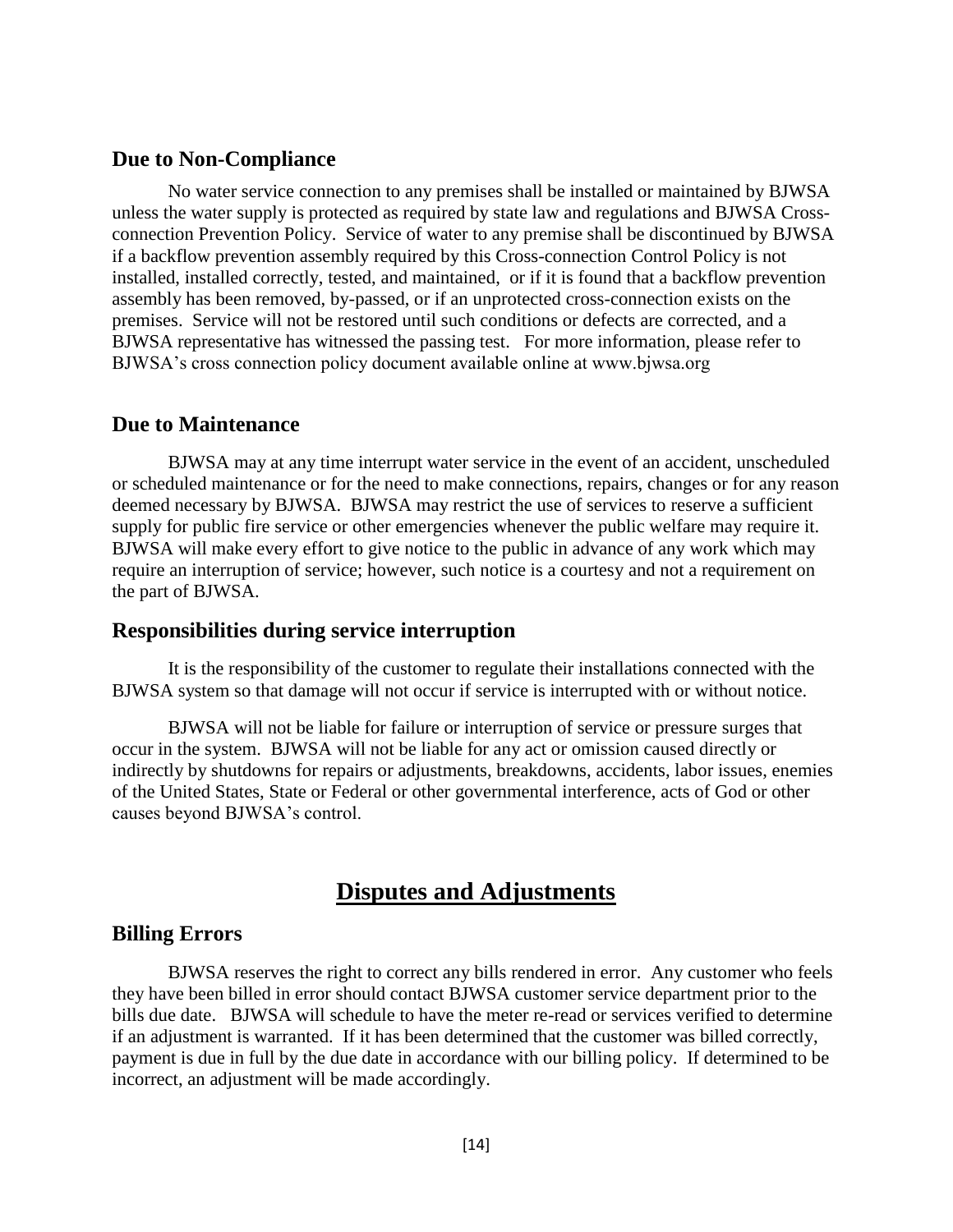When a customer has another meter for irrigation in addition to the domestic meter at their location, it is the customer's responsibility that the irrigation system is connected to the designated irrigation meter and not the domestic meter. Sewer charges are billed based on the water consumption at a location. BJWSA will not adjust sewer charges billed to the account as a result of irrigation use on the domestic meter.

#### **Leak Adjustments**

Customers are eligible for 1 leak adjustment per calendar year. The adjustment is based upon the average of 4 months not including the leak period. Adjustments are done once we can confirm that the leak has been repaired as consumption will be back to normal. The adjustment is only on the one highest bill during the leak period. This applies to Residential, Commercial as well as Irrigation accounts. Proof of repair may be required. Adjustments will only be processed for the current and prior calendar year.

#### **Flushing Adjustments**

Adjustments that are performed either by BJWSA or at the request of BJWSA are adjusted off at full value. Technicians will take a reading prior to the flushing and will take another reading once the flushing has been completed. The amount will then be adjusted from the customer's account.

#### **Pool Adjustments**

Customers are eligible for an adjustment to their sewer charges only once per calendar year as a result of filling a pool. If the customer has Beacon meter reading technology, actual readings will be used for the adjustment. If a customer does not have Beacon meter reading technology, a prior four-month average will be used for the adjustment. In an effort to expedite using actual readings to calculate the pool adjustment, BJWSA will install a Beacon transponder for any customer requesting the pool adjustment even if it is ahead of the scheduled installation for their service area.

#### **Sewer Backup Procedure**

Customers who experience a sewer backup are asked to call BJWSA prior to contacting a plumber. If the blockage is found to be the customer's responsibility, a plumber would then need to be called. If a plumber is called prior to BJWSA and it is determined the blockage is our responsibility, BJWSA will reimburse the customer up to \$1,000.00 based upon proof of repair from a licensed plumber.

# **Unauthorized Use**

There shall be no free service rendered by BJWSA.

The act of diverting or wasting public water, tampering with a metering device, damaging or intentionally destroying water or wastewater facilities is illegal and subject to criminal and civil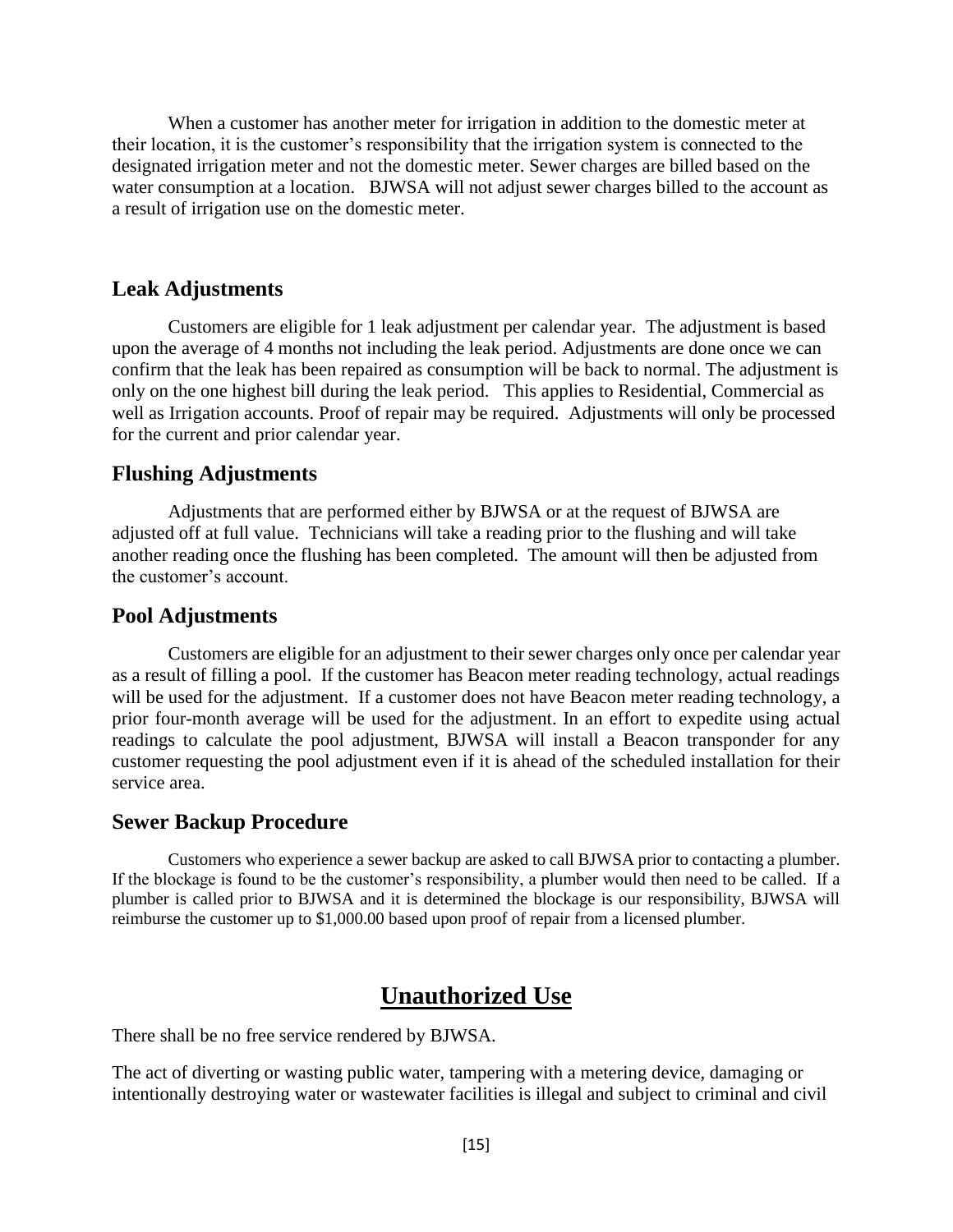penalties. Additional fees may be billed to a customer's account in accordance with our ancillary rates if unauthorized use is determined.

Unauthorized Use Activities include but are not limited to:

Opening a fire hydrant without a BJWSA metering device (excluding BJWSA and Fire Departments within BJWSA service area)

Tampering with the meter including turning on or off

Installing any device not approved by BJWSA

Tampering with, damaging, or accessing water or wastewater facilities without approval from BJWSA Tampering with, damaging, or accessing manholes without approval from BJWSA

No person is allowed to turn water off or on at any main valve, corporation stop, curb stop, or other street side connection, disconnect or remove any metering device without the consent of BJWSA. Most homes are equipped with a customer emergency shut off valve(s). A customer valve whether interior or exterior is the customer's responsibility to maintain or repair. If your home does not have a customer shut off valve, it is the customer's responsibility to have one installed and is highly recommended before there is a plumbing emergency.

It is unlawful to discharge any wastewater to any portion of BJWSA's wastewater system except in accordance with a BJWSA Wastewater Acceptance Agreement or when authorized by the General Manager of BJWSA or his or her designee in accordance with the provisions of the BJWSA Sewer Use Regulation Policy.

## **Customer Responsibilities**

As a BJWSA customer, you agree to abide by all of our standards, policies and regulations. These policies include our Customer Service Policy, Sewer Use Regulation, the Industrial Pre-Treatment Program, the Grease Trap Policy, Cross Connection Policy, and the Development Policy and Procedures Manual. These policies were established to protect our water and sewer system, to ensure all users pay applicable fees and to ensure users install appropriate equipment. Full copies of these polices may be obtained from our website: [www.bjwsa.org.](http://www.bjwsa.org/)

Customers are responsible for ensuring access to service connections, meters, backflow prevention devices, or other facilities pertinent to BJWSA water and sewer services at all times. BJWSA reserves the right to interrupt services if access to our assets are restricted. BJWSA reserves the right to bill the customer for any costs associated with gaining access to the meter or other assets such as but not limited to towing of vehicles or removal of landscaping.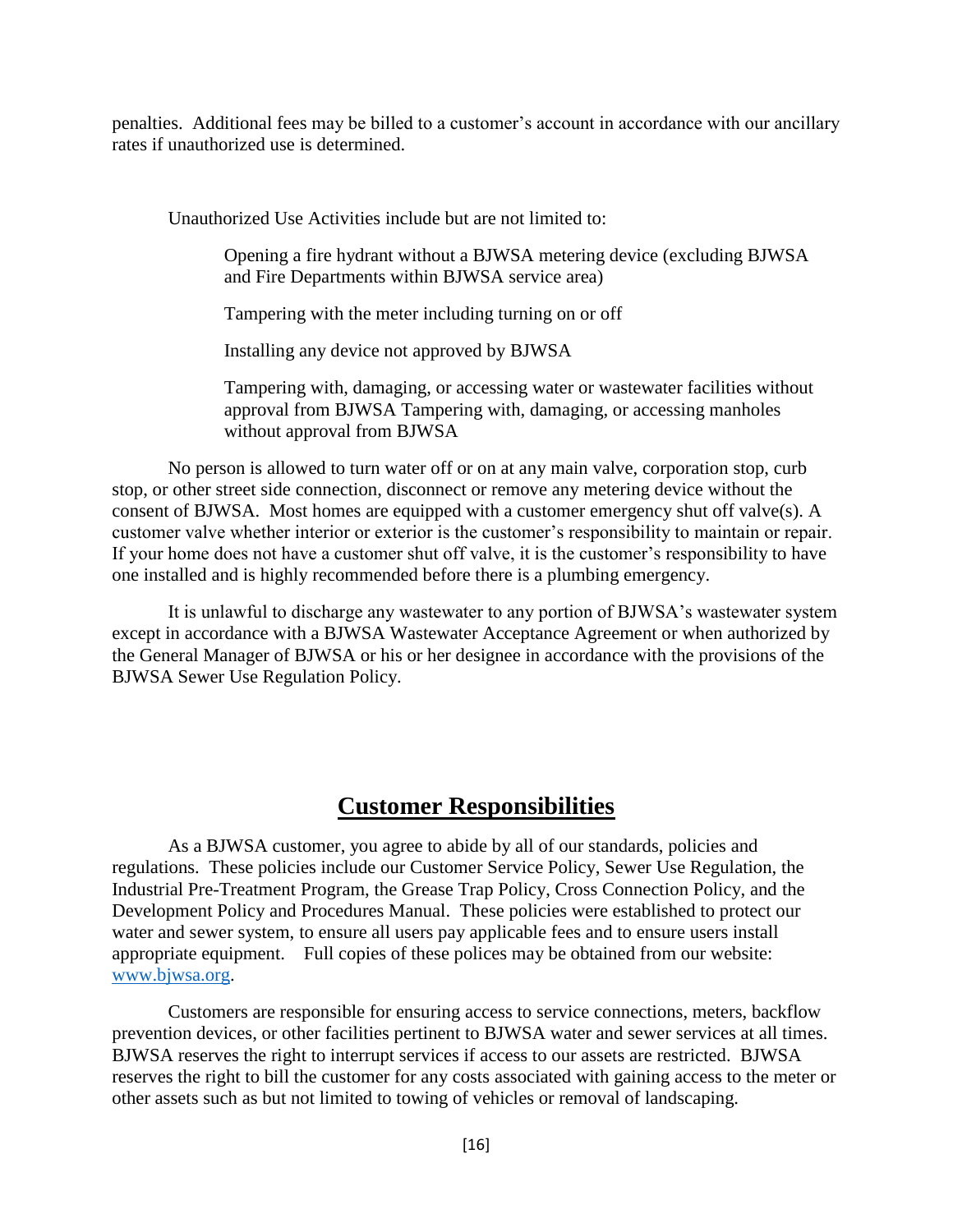Customers are responsible for any damages to any meter or BJWSA asset caused by their tampering, negligence, or carelessness and shall be paid for by the customer in accordance with our current ancillary rate schedule.

Any customer making any major change to the water and sewer usage or operation which would affect BJWSA service is responsible for notifying BJWSA immediately of the extent and nature of the change. All new construction or rehabilitation must meet our Development Policy Requirements and Specifications.

Customers are responsible for reporting any water or sewer leaks, damages or emergencies immediately to BJWSA Customer Service Department at 843-987-9200.